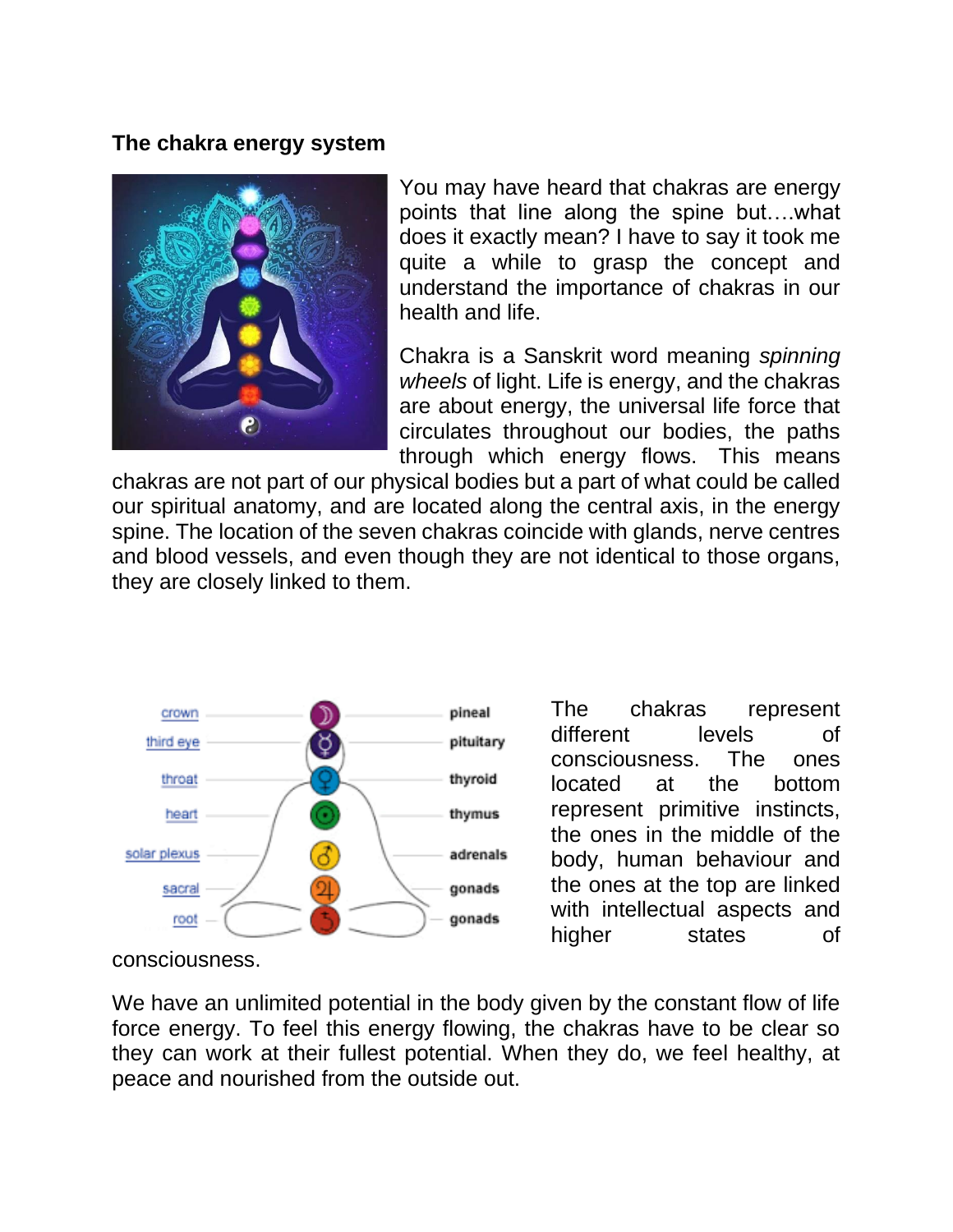## **The seven chakras at a glance**

The **first** chakra, called Root chakra, is situated at the base of the spine and its main function is to keep us grounded by helping us to establish a strong connection with the Earth. It keeps us rooted in ourselves and relates to our basic needs of survival. This chakra radiates the colour red, which symbolises strength and vitality.

A balanced root chakra provides emotional strength, security and confidence. Conversely, when it is imbalanced, it may lead to mental stress, feelings of being isolated, anxiety, digestive disorders and reproductive issues, among others.



Crystals are vibrational tools, therefore placing crystals on or around your energy centres creates an internal energy balance that leads to healing.

Crystals for root chakra: red coral, mahogany, black obsidian.

Affirmations that can help strengthen your Root chakra, include:

- $\checkmark$  I feel safe, centred and secure
- $\checkmark$  I have deep roots
- $\checkmark$  I am grounded and open to all possibilities.
- $\checkmark$  I am at home in my own body.

The Sacral chakra is the **second** energy centre, located in the lower abdomen, below the navel. Its colour is orange, which stands for creativity, growth and pleasure. This chakra assists in accepting change, flexibility and transformation in life and supports personal expansion and exploration of our desires and creativity. It is associated with the bladder, kidneys and reproductive organs. If unbalanced, it produces physical and emotional weakness, anxiety and fear of losing control in relationships. At a physical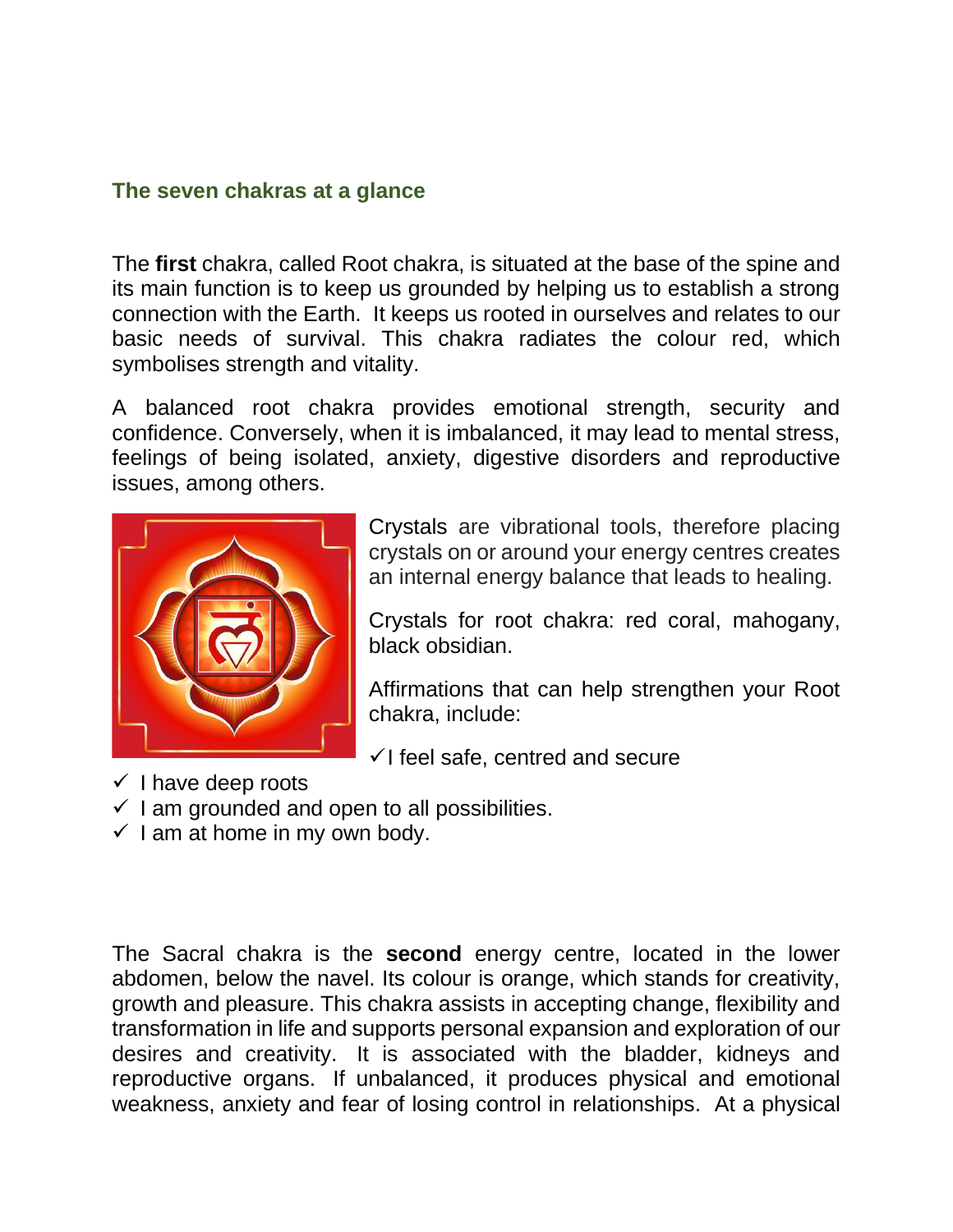level, it produces lower back pain, sexual problems and kidney issues, among others.



Crystals: orange carnelian, stibilten.

Affirmations that can unblock the Sacral chakra include:

- $\checkmark$  I am a creative being
- $\checkmark$  I attract people who treat me with respect
- $\checkmark$  I am in touch with my feelings and emotions
	- It is passionate about my life

The **third** chakra, called Solar Plexus, is situated around the navel and provides a source of personal power and will along with a sense of purpose. Its colour is yellow, which symbolises energy, intellect and new beginnings. Imbalances in this energetic field may produce digestive disorders, issues with the pancreas, liver and colon and a range of emotional problems such as doubts, low self-esteem, worries and mistrust towards people. When this chakra is in a healthy alignment, it promotes self-security, empowerment and allows the connection with a life purpose, helping us achieve success.



Crystals: amber, tourmaline and topaz.

Affirmations that can strengthen the third chakra include the following:

- ✓ I am strong
- I honour myself
- ✓ I accomplish tasks easily
- $\checkmark$  I am worthy of love and respect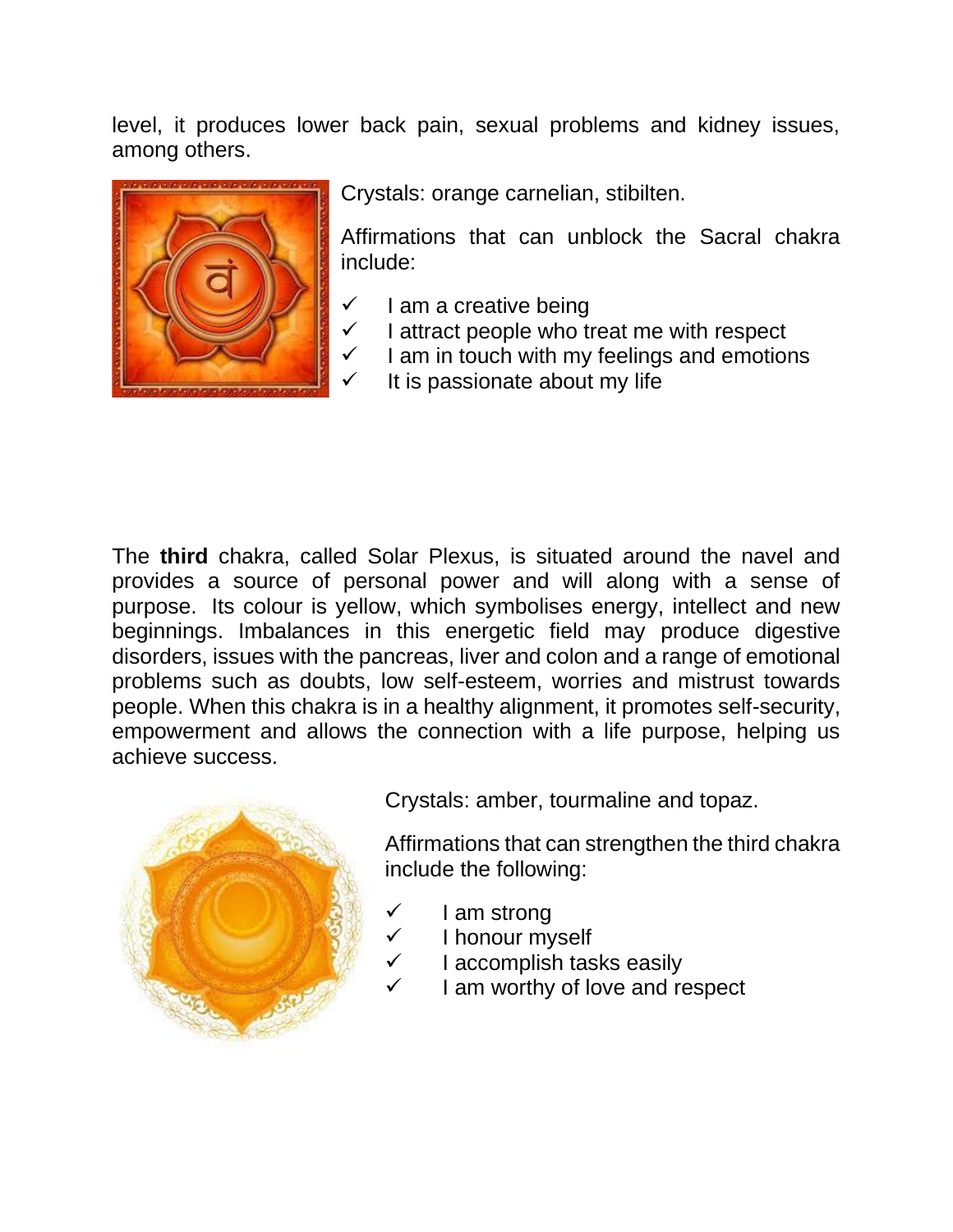The **fourth** chakra is the centre of love for ourselves and others and is located in the region of the heart. It is connected with opening the channels to unconditional love, empathy, compassion and forgiveness. Its colour is green, which represents health, growth, serenity and calmness for ourselves and others. When properly balanced, we feel abundance of empathy, compassion and love. We can see the love around us and we feel connected with ourselves. Issues with the energy flow in this chakra may us feel isolated, unable to giving and receiving affection and to establishing healthy relationships. Physical manifestations of blockage include heart palpitations, poor blood circulation and lung conditions.



Crystals: rose quartz, green opal, rhodonite.

Affirmations to strengthen the heart chakra include:

- ✓ *I completely love and accept myself.*
- ✓ *My heart is open to love.*
- ✓ *I forgive myself.*
- ✓ *I live in a state of grace and gratefulness.*

The **fifth** chakra is located at the base of the throat. The energy of this chakra produces effective communication, inspiration and expression. It allows us to establish a deep connection with verbal and body language, to find our voice, to speak our truth and to express ourselves in a creative way. Its colour is sky blue, which represents communication, peace and tranquillity and is the colour associated with heaven. Signs of a blocked throat chakra include inability to express emotions, use of negative words and behaviours, unbalanced expression of creativity and, in extreme cases, inability to express ourselves at all. At a physical level, the blockage of this chakra manifests itself by pain or stiffness in the neck area, a sore throat and problems in the thyroid gland.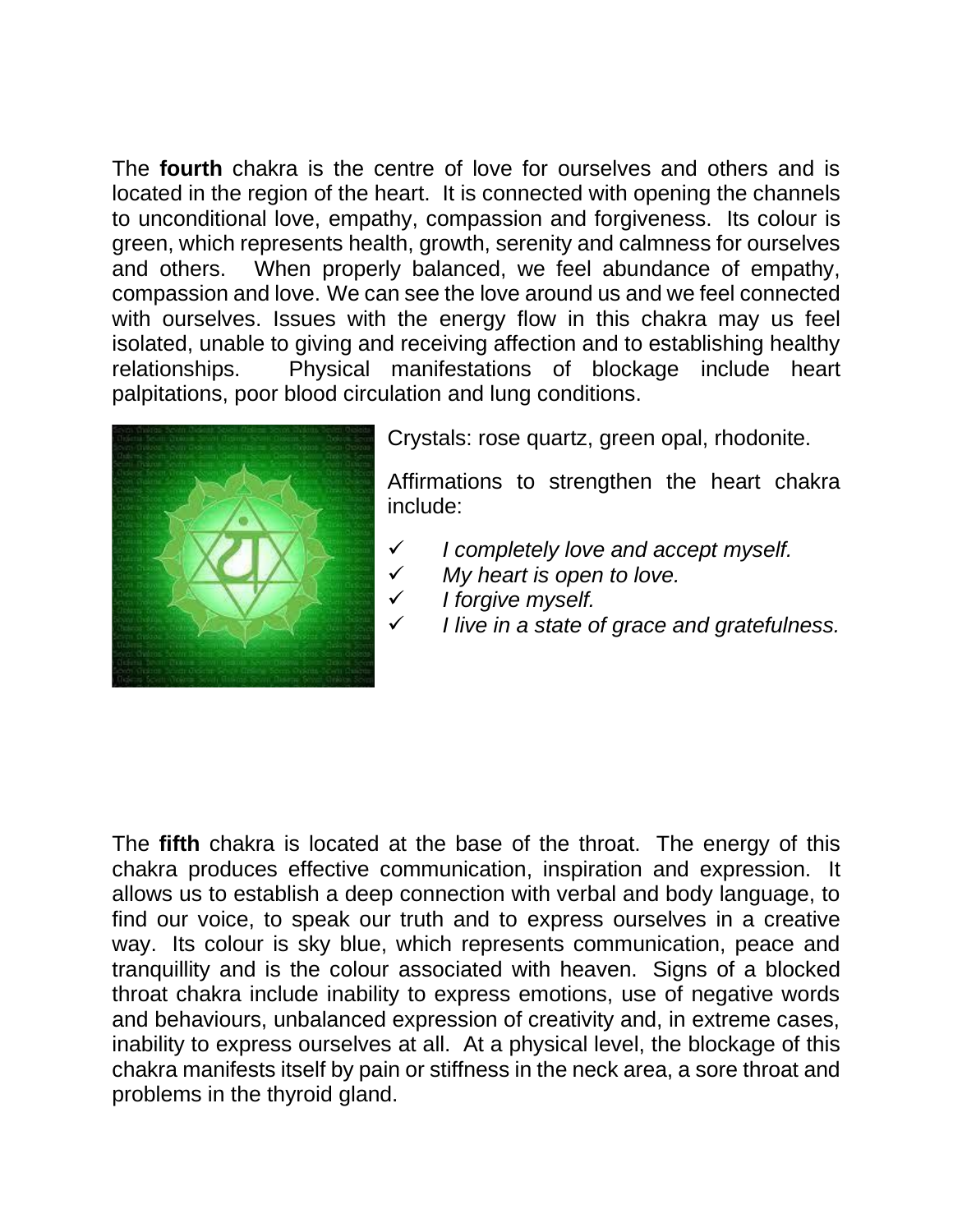

Crystals: turquoise, aqua marine, blue lace agate.

Affirmations that can heal the throat chakra include the following:

- ✓ *I communicate confidently and with ease.*
- ✓ *I am balanced in speaking and listening.*
- ✓ *I am an active listener.*
	- ✓ *I speak my true thoughts with clarity.*

The **sixth** eye chakra, located between the eyebrows, is the centre of intuition, perception and consciousness. The third eye reveals insight into the future and establishes a connection with the outer world through the inner vision. When this chakra is awakened, it enhances consciousness and allows us to transcend reality, strengthening awareness and intuition and improving our physical and spiritual wellbeing. When it is blocked, it produces lack of concentration and imagination, not receiving intuitive insights, eye and ear problems, headaches and hormonal imbalances. It is represented with the colour purple, the colour of spirituality, transformation and spiritual awakening.



Crystals: lapi lazuli, sodalite, sapphire.

Affirmations that increase the power of the third chakra include:

✓ *I am wise, intuitive, and connected to my inner guidance.*

✓ *I trust my intuition, always.*

✓ *I seek to understand and learn from my life experiences.*

✓ *I am connected to my higher power.*